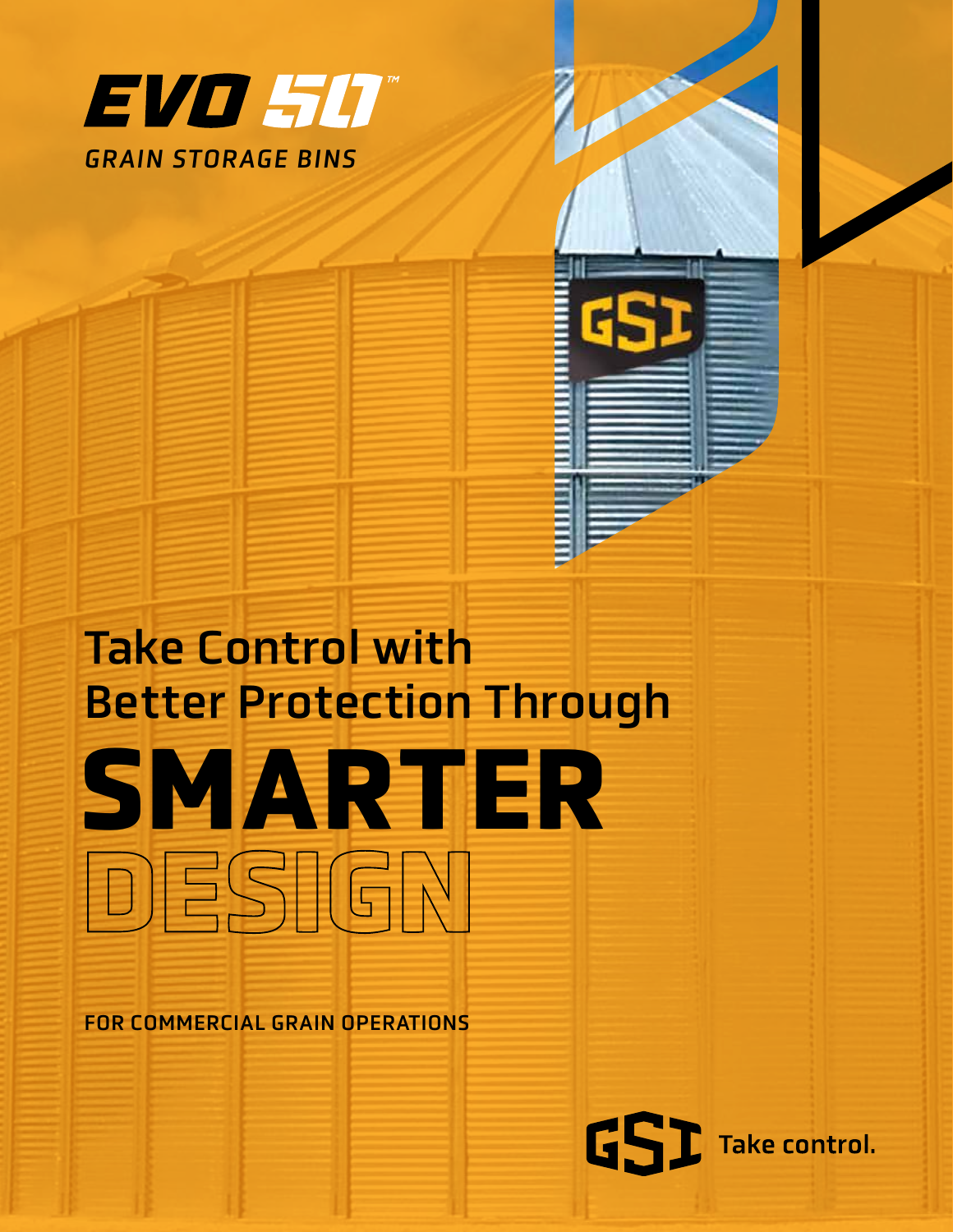

### **FOR COMMERCIAL GRAIN OPERATORS WITH ZERO TOLERANCE FOR POST-HARVEST LOSS.**

Every detail counts. So, we've engineered EVO 50 from the small details on out to ensure profit is secure inside while the elements stay outside. If you're looking for storage that's as dedicated to the task as you are, EVO 50 is ready for the job.

#### Optimized bolt pattern for fewer bolts and fewer holes

We've maximized strength at each connection and needed less bolts to do it. EVO 50 uses metric bolts in a staggered pattern. The metric bolts provide more bearing capacity allowing GSI to use fewer to construct the bin. Fewer bolts mean fewer opportunities for water to get in.

#### Tougher hardware with 4x corrosion protection

The EVO 50 bin uses NZF-2000 zinc-coated hardware that provides 4x better corrosion resistance.

The NZF coating is applied without the presence of heat, reducing the chances of a bolt becoming brittle and the potential for failure.

#### Water-tight seal

EVO 50 has conical washers on sidewall bolts to improve how the washer seals out water when tightened.

#### Interlaced laminated sheets maximize strength and keep water out

EVO 50 bin interlaced laminated sheets: If any water gets in between, it will flow out the ends of the sheets, reducing any chances of water getting inside the bin.

GSI has also added a conical sealing washer to both the bolt and nut on laminated sheets, helping to seal out water.

#### 2x sidewall sheets on bins 90-ft diameter and larger

These innovative sheets reduce vertical seams by 50% and the number of bolts by up to 50%, resulting in significantly fewer opportunities for water infiltration.

The EVO 50 steel bin is available on stiffened bins 11 rings and taller, from 15' to 156' dia.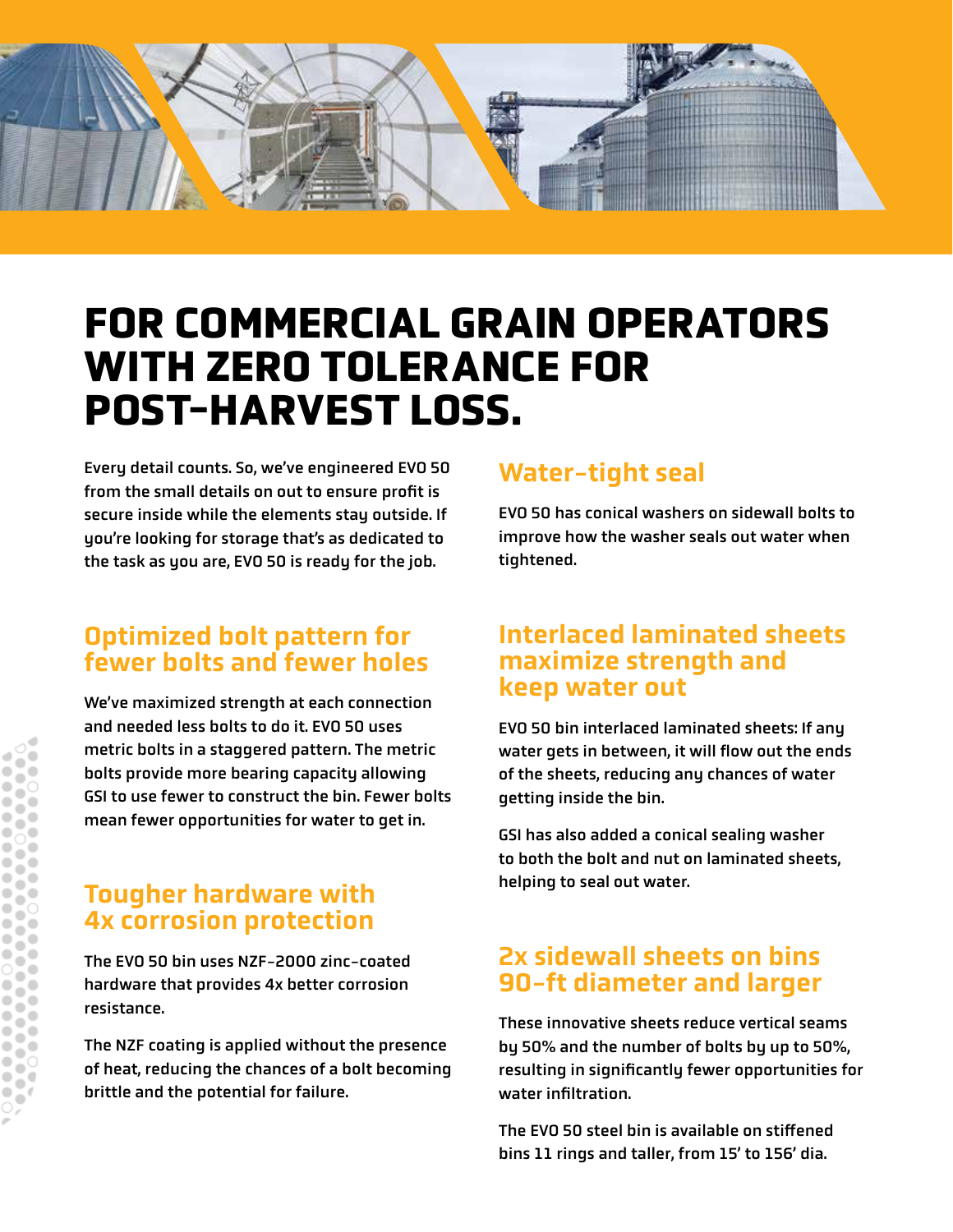

GSI bins are constructed using the hightensile steel (rated up to 70,000 psi) for higher capacity and superior protection.



GSI's stiffener profile and 2-gauge steel make bins stronger. Stiffener boots are powder-coated to eliminate rust.



Roof panels feature a 3-bend rib profile with over-and-under lap for precise fit and increased strength.



Wind ring and bracket design reduces bolt holes in stiffeners, resulting in increased load capacity.



Flooring options available to meet a variety grain type and aeration requirements. Full or flush floor options are available.



X-Series Ladders, mounted 90° to the bin, eliminate toe hazards. Several door, platform and stair options are available.

#### Z-Tek™ Roof System

Designed for increased load capacity and larger fill equipment.